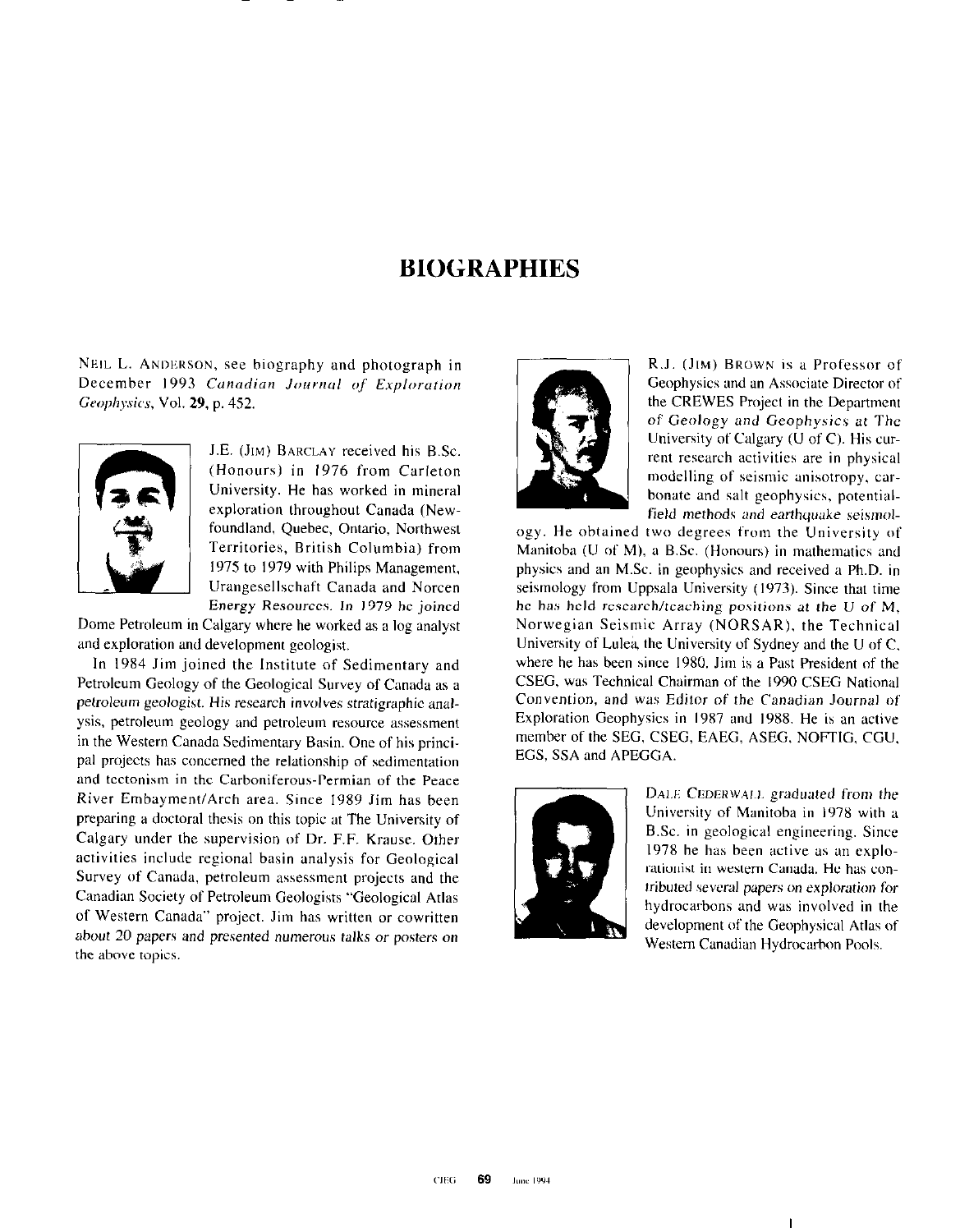KEN DUCKWORTH, see biography and photograph in December 1993 Canadian Journal of Exploration Geophysics, Vol. 29, p. 452.



DON GENDZWILL is a professor in the Department of Geological Sciences, University of Saskatchewan, Saskatoon. He obtained his B.S. degree in engineering physics and M.S. degree in geophysics from Michigan Technological University and his Ph.D. in geophysics from the University of Saskatchewan. He was previously employed by the

Saskatchewan Research Council. Cominco and Newmont Mining. His interests include the application of geophysics to engineering and exploration problems, high-resolution seismic reflection, mining-induced seismicity and physical properties of rock. He enjoys his family, travel, skiing, gardening and meeting former students, sometimes while skiing.



BOB HORNER is a seismologist with the Geological Survey of Canada at the Pacific Geoscience Centre in Sidney, British Columbia. He graduated from the University of Manitoba in 1969 with a B.Sc. degree in geology and physics. After spending a year in the Arctic Islands operating the Geophysical Observatory at Mould Bay, Bob joined

the Earth Physics Branch in Ottawa. There he participated in numerous aftershock surveys and regional monitoring programs throughout Canada. including the first refraction line across the Sverdrup Basin and the first seismotectonic studies in the Richardson and St. Elias Mountains, Yukon Territory. He also became involved in the investigation of induced earthquakes at potash mines in Saskatchewan. In 1981, Bob was transferred to the Pacific Geoscience Centre to manage the program for routine hypocentre determinations in western Canada. He lead field surveys to the Nahanni region of the Mackenzie Mountains following the large earthquakes there in I985 and 1988 and now is in charge of the seismicity of monitoring program at Fort St. John. Bob has puhlished over 40 papers and is a member of the Seismological Society of America and the American Geophysical Union.



ZEHUI HUANG is active in research projects related to basin analysis and petroleum geology offshore eastern Canada carried out in the Atlantic Geoscience Centre. He obtained his Ph.D. from the Department of Earth Sciences, Dalhousie University, in 1991 and worked as a Canadian Government Laboratory Visiting Fellow in the Atlantic Geoscience Centre. He com-

pleted his M.Sc. and B.Sc. programs in the Department of Marine Geology, Tongji University, China. From 1985 to 1987 he worked as a geologist in the Bureau of Marine Geological Survey, Chine, involved in petroleum geology and quaternary geology study in the East China Sea. His most recent research interests include hasin modelling and application of artificial neural networks and fuzzy logic technolopics to geosciences.



GANPAT S. LODHA has been involved in the application of geophysics to mining, geothermal, hydrocarbon exploration and waste disposal problems for the last thirty-two years. He has received Master's and Ph.D. degrees in geophysics from universities in India and Toronto, Canada, respectively. He is currently responsible for the development and testing of surface and hore-

hole geophysical techniques in characterization of waste disposal sites. Dr. Lodhe is Head of the Geophysics and Borehole Logging Section in the Applied Geoscience Branch of AECL Research and is an active member of the SEG, CSEG, KEGS and APEGGA.



JOHN MACRAE received a B.Sc. (Honours) in geology in 1971 from the University of Alberta and an M.Sc. with specialization in paleontology from The University of Calgary in 1974. From 1973 to 1976 he was a sessional instructor of geology at Mount Royal College and from 1977 to 1982 worked as a petroleum exploration and development

geologist in Calgary. In 1982 he joined the British Columbia Ministry of Energy, Mines and Petroleum Resources in Victoria where he currently serves as Director of Petroleum Geology. He is a member of the Association of Professional Engineers and Geoscientists of British Columbia. the Canadian Society of Petroleum Geologists and the Canadian Geothermal Energy Association.